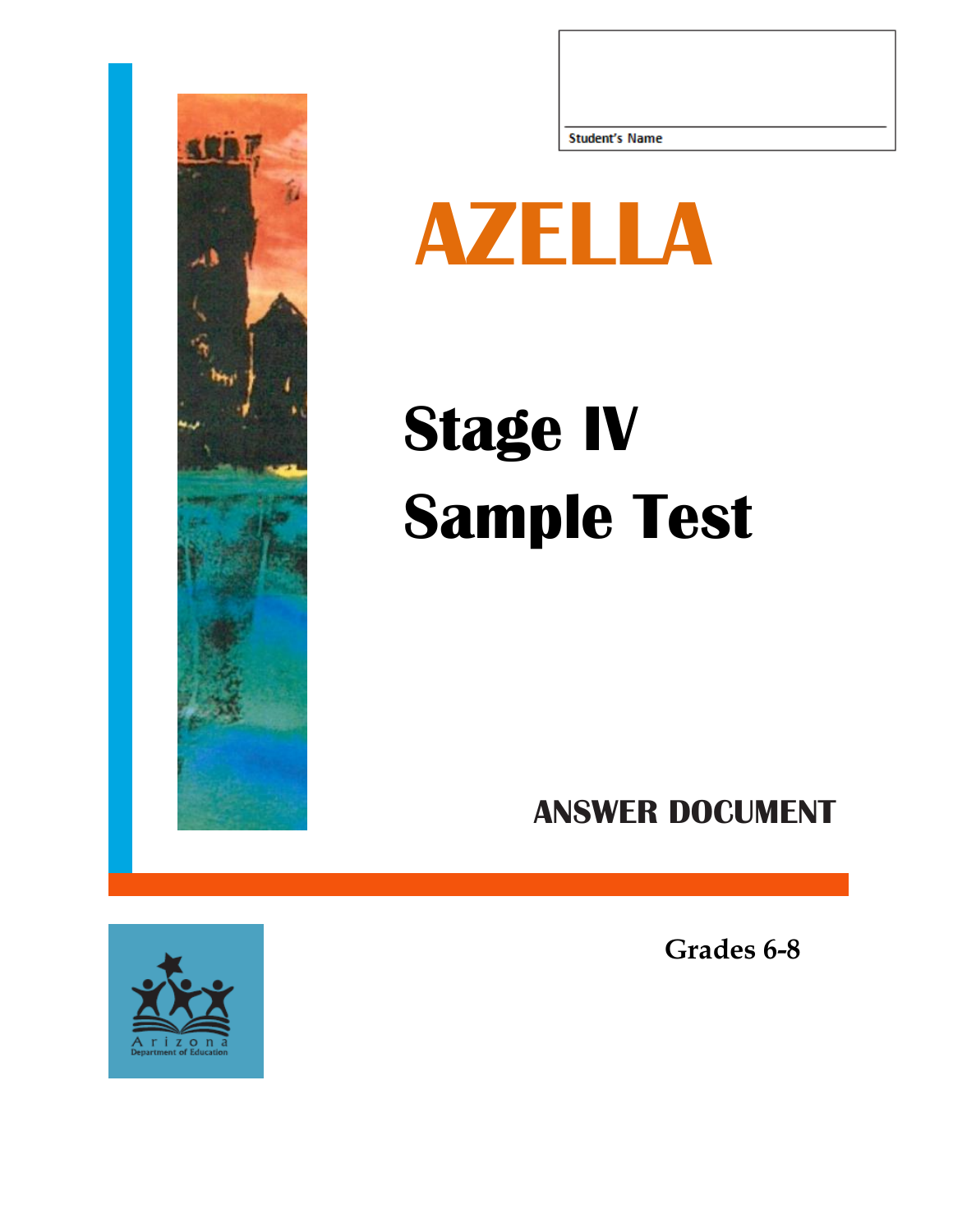## **Stage IV Answer Document Multiple-Choice Item Response Section**

| <b>SESSION 1</b>                                                                                                                                                                                                                                                                                                                                                                                | <b>SESSION 2</b>                                                                                                                                                                                                                                                                                                                                                                                                                           | <b>SESSION 3</b>                                                                                                                                                                                                                                                                                                                                                                                                                      | <b>SESSION 4</b>                                            |
|-------------------------------------------------------------------------------------------------------------------------------------------------------------------------------------------------------------------------------------------------------------------------------------------------------------------------------------------------------------------------------------------------|--------------------------------------------------------------------------------------------------------------------------------------------------------------------------------------------------------------------------------------------------------------------------------------------------------------------------------------------------------------------------------------------------------------------------------------------|---------------------------------------------------------------------------------------------------------------------------------------------------------------------------------------------------------------------------------------------------------------------------------------------------------------------------------------------------------------------------------------------------------------------------------------|-------------------------------------------------------------|
| <b>LISTENING</b>                                                                                                                                                                                                                                                                                                                                                                                | <b>READING</b>                                                                                                                                                                                                                                                                                                                                                                                                                             | <b>WRITING</b>                                                                                                                                                                                                                                                                                                                                                                                                                        | <b>SPEAKING</b>                                             |
| Questions 1-7                                                                                                                                                                                                                                                                                                                                                                                   | Questions 1-18                                                                                                                                                                                                                                                                                                                                                                                                                             | Questions 1-12                                                                                                                                                                                                                                                                                                                                                                                                                        | <b>NOTE:</b>                                                |
| $\bigcirc$ $\bigcirc$ $\bigcirc$ $\bigcirc$<br>1<br>$\bigcirc$ $\bigcirc$ $\bigcirc$ $\bigcirc$<br>$\mathbf 2$<br>$\bigcirc$ $\bigcirc$ $\bigcirc$ $\bigcirc$<br>3<br>$\bigcirc$ $\bigcirc$ $\bigcirc$ $\bigcirc$<br>4<br>5<br>$\bigcirc$ $\bigcirc$ $\bigcirc$ $\bigcirc$<br>6<br>$\bigcirc$ $\bigcirc$ $\bigcirc$ $\bigcirc$<br>$\overline{7}$<br>$\bigcirc$ $\bigcirc$ $\bigcirc$ $\bigcirc$ | $1$ $0$ $0$ $0$ $0$<br>$2$ (A) $\bigcirc$ $\bigcirc$ $\bigcirc$<br>$3$ ABOO<br>$4$ ABCD<br>$5$ $\bigcirc$ $\bigcirc$ $\bigcirc$ $\bigcirc$ $\bigcirc$<br>$6$ ABOO<br>$7$ $\odot$ $\odot$ $\odot$ $\odot$<br>8<br>$\bigcirc$ $\bigcirc$ $\bigcirc$ $\bigcirc$<br>9<br>$\bigcirc$ $\bigcirc$ $\bigcirc$ $\bigcirc$ $\bigcirc$<br>10 ABCO<br>11 ABOO<br>12 ABOO<br>13 ABOO<br>14 ABOO<br>15 ABO <sub>O</sub><br>16 ABCO<br>17 ABCO<br>18 ABCO | $1$ $0$ $0$ $0$ $0$<br>$2$ $\Theta$ $\Theta$ $\Theta$<br>$3$ ABCD<br>$4$ ABCO<br>$5$ $\bigcirc$ $\bigcirc$ $\bigcirc$ $\bigcirc$<br>$6$ $\bigcirc$ $\bigcirc$ $\bigcirc$ $\bigcirc$<br>$7$ $\odot$ $\odot$ $\odot$<br>8 A B C D<br>$9$ $0$ $0$ $0$ $0$<br>$\bigcirc$ $\bigcirc$ $\bigcirc$ $\bigcirc$<br>10<br>11 ABOD<br>12 ABOO<br><b>NOTE:</b><br>Use pages 3 & 4<br>to write your<br>responses to<br>questions 13-14.<br>13<br>14 | The questions<br>in Session 4<br>require oral<br>responses. |
|                                                                                                                                                                                                                                                                                                                                                                                                 |                                                                                                                                                                                                                                                                                                                                                                                                                                            |                                                                                                                                                                                                                                                                                                                                                                                                                                       |                                                             |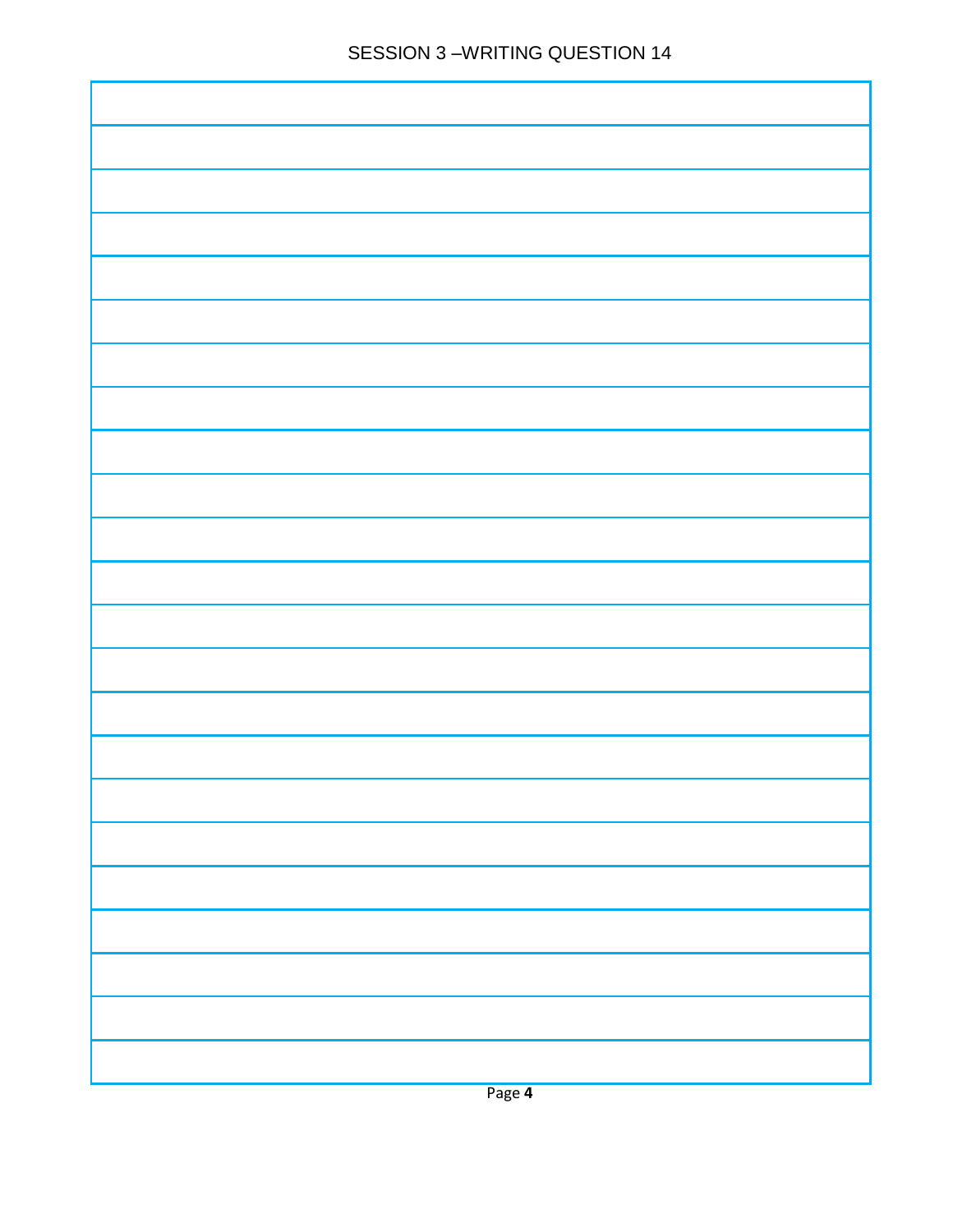| <b>Speaking Response Summary</b> |                                                                                                                    |                               |  |  |
|----------------------------------|--------------------------------------------------------------------------------------------------------------------|-------------------------------|--|--|
| $\mathbf{1}$                     | correct $\bigcirc$ not correct $\bigcirc$                                                                          | <b>Unscored Practice Item</b> |  |  |
| $\overline{2}$                   | correct $\bigcirc$ not correct $\bigcirc$                                                                          | <b>Unscored Practice Item</b> |  |  |
|                                  | 4 pts. $\bigcirc$ 3 pt. $\bigcirc$ 2 pts. $\bigcirc$ 1 pt. $\bigcirc$<br>0 pt. $\overline{O}$                      | <b>RUBRIC ID - II-V.S.4</b>   |  |  |
|                                  | <b>Notes</b>                                                                                                       |                               |  |  |
|                                  |                                                                                                                    |                               |  |  |
| 3                                |                                                                                                                    |                               |  |  |
|                                  | <b>Notes</b>                                                                                                       |                               |  |  |
|                                  |                                                                                                                    |                               |  |  |
|                                  |                                                                                                                    |                               |  |  |
|                                  | 1 pt. O 0 pt. O RUBRIC ID - III-IV.OR.1                                                                            |                               |  |  |
|                                  | <b>Notes</b>                                                                                                       |                               |  |  |
| 4                                |                                                                                                                    |                               |  |  |
|                                  |                                                                                                                    |                               |  |  |
|                                  | 4 pts. $\bigcirc$ 3 pt. $\bigcirc$ 2 pts. $\bigcirc$ 1 pt. $\bigcirc$ 0 pt. $\bigcirc$ <b>RUBRIC ID - II-V.S.4</b> |                               |  |  |
|                                  | <b>Notes</b>                                                                                                       |                               |  |  |
|                                  |                                                                                                                    |                               |  |  |
|                                  |                                                                                                                    |                               |  |  |
| 5                                | <b>Notes</b>                                                                                                       |                               |  |  |
|                                  |                                                                                                                    |                               |  |  |
|                                  |                                                                                                                    |                               |  |  |
|                                  |                                                                                                                    |                               |  |  |
|                                  | 4 pts. 0 3 pt. 0 2 pts. 0 1 pt. 0 0 pt. 0 RUBRIC ID - II-V.S.4                                                     |                               |  |  |
|                                  | <b>Notes</b>                                                                                                       |                               |  |  |
|                                  |                                                                                                                    |                               |  |  |
|                                  |                                                                                                                    |                               |  |  |
| 6                                |                                                                                                                    |                               |  |  |
|                                  | <b>Notes</b>                                                                                                       |                               |  |  |
|                                  |                                                                                                                    |                               |  |  |
|                                  |                                                                                                                    |                               |  |  |
|                                  | 4 pts. 0 3 pt. 0 2 pts. 0 1 pt. 0 0 pt. 0 <b>RUBRIC ID - II-V.S.4</b>                                              |                               |  |  |
|                                  | <b>Notes</b>                                                                                                       |                               |  |  |
| $\overline{\mathbf{z}}$          |                                                                                                                    |                               |  |  |
|                                  |                                                                                                                    |                               |  |  |
|                                  |                                                                                                                    |                               |  |  |